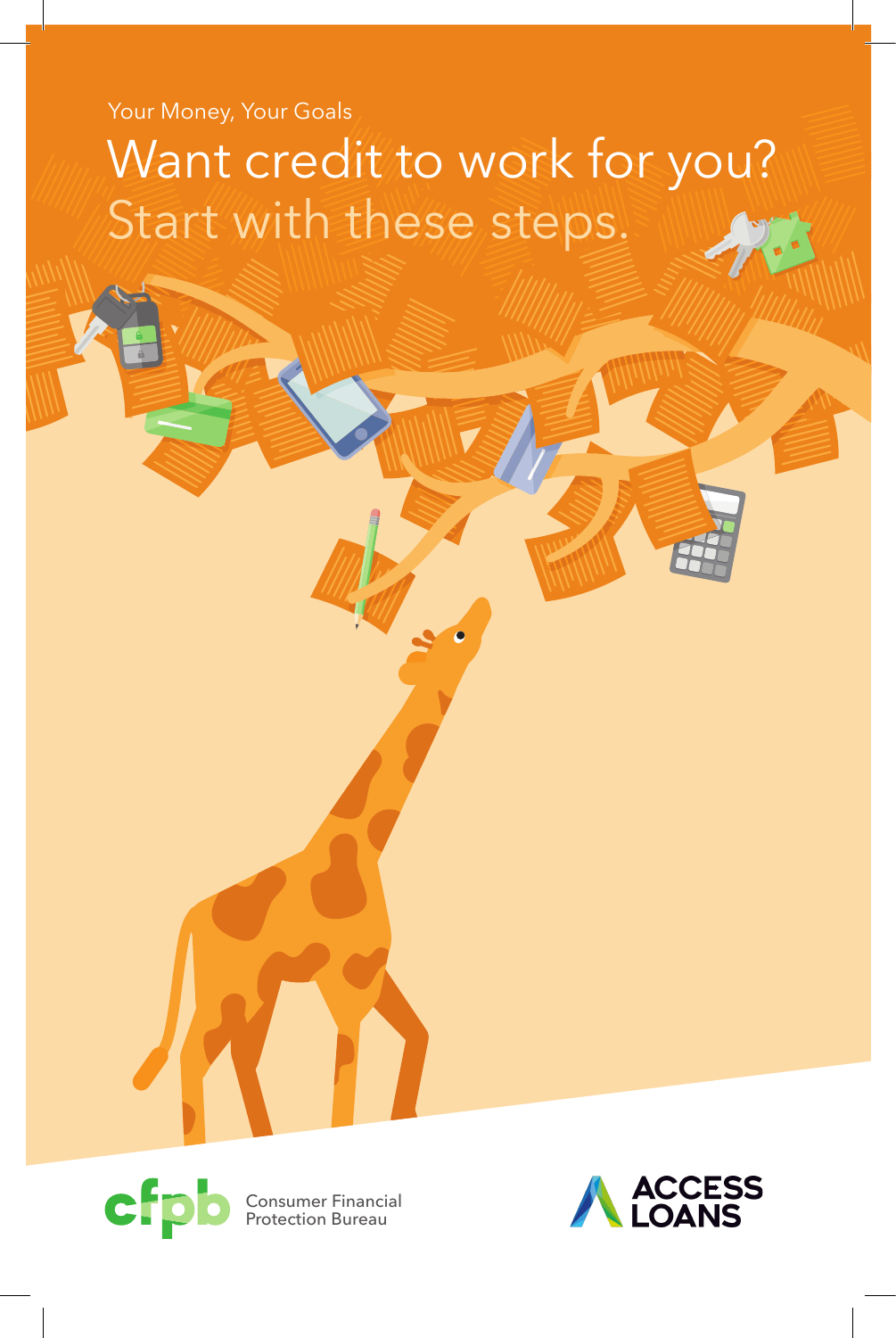# Want credit to work for you?

Credit is the ability to borrow money and repay it later.

When people talk about having "good" or "bad" credit they're usually talking about their credit history or scores. Knowing how credit histories, reports, and scores work can help you take steps to build a positive record.

That positive record can help you reach your goals by potentially lowering costs for borrowing money and paying deposits on utilities and cell phones. It can also reduce barriers to housing and employment.

### **These tools can help you get started.**

You can:

- Figure out where you stand
- Identify where you want to start
- Take steps to build or strengthen your credit history

You can find other helpful tools in the full "Your Money, Your Goals" toolkit at cfpb.gov/your-money-your-goals.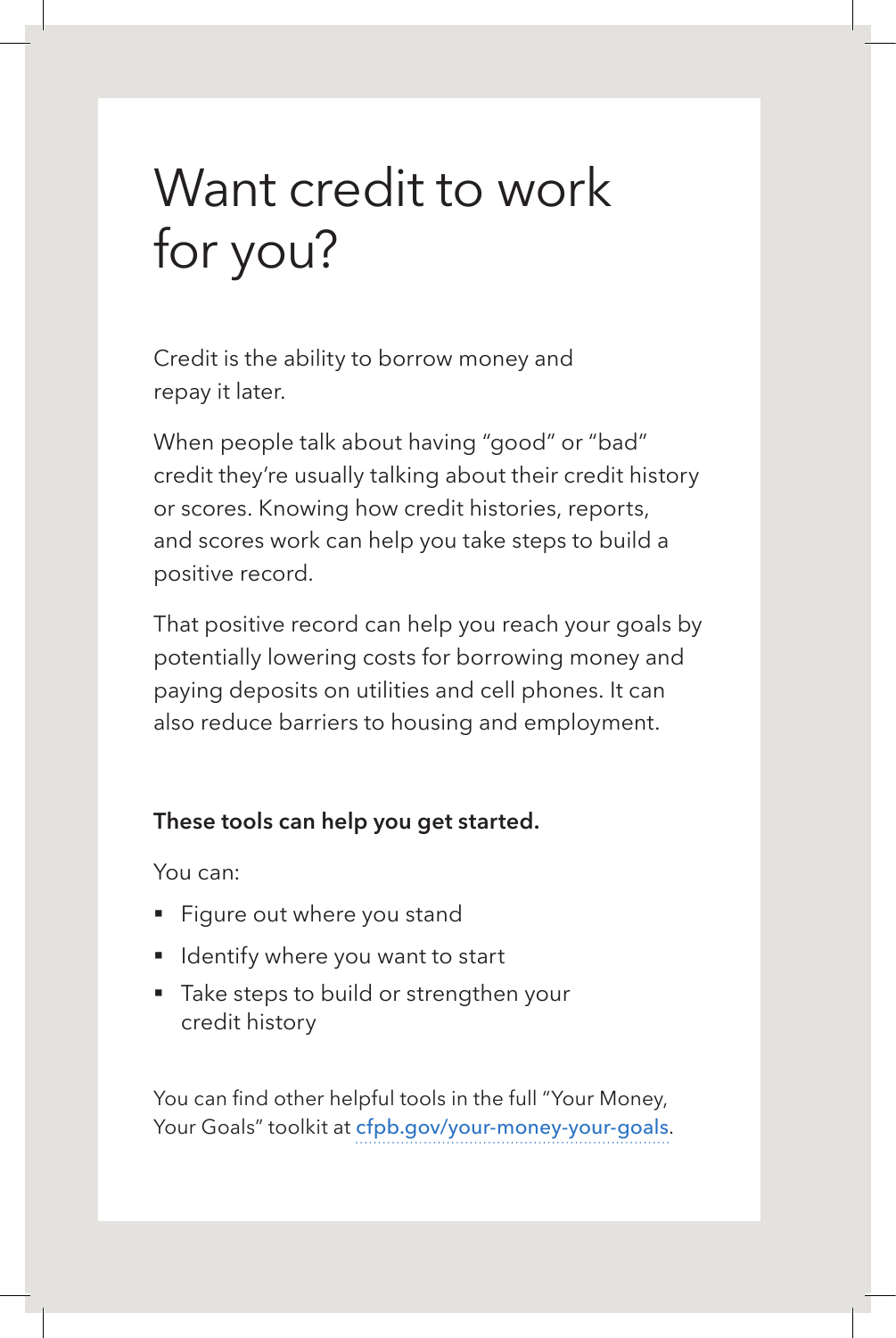

How do I get a free copy of my credit report?

**CREDIT REPORT**

**ACTION PLAN**



How do I make sure my credit report is accurate?

**CHECKING FOR ERRORS**



fixed?

#### **DISPUTING ERRORS**



What steps can I take to build good credit?



improve my credit scores?

**CREDIT SCORES**





What do I do if I've been a victim of identity theft?

**IDENTITY THEFT & FRAUD**



help? **Tools about credit histories, reports, and scores.**



**CHOOSING CREDIT**

this?

Should I use credit to buy

Who else can I turn to for

**RESOURCE CARDS**

The Consumer Financial Protection Bureau (CFPB) has prepared this material as a resource for the public. This material is provided for educational and information purposes only. It is not a replacement for the guidance or advice of an accountant, certified financial advisor, or otherwise qualified professional. The CFPB is not responsible for the advice or actions of the individuals or entities from which you received the CFPB educational materials. The CFPB's educational efforts are limited to the materials that the CFPB has prepared.

This tool may ask you to provide sensitive information. The CFPB does not collect this information and is not responsible for how your information may be used if you provide it to others. The CFPB recommends that you do not include names, account numbers, or other sensitive information and that users follow their organization's policies regarding personal information.

Anyone may reproduce, publish, or otherwise use this content without the permission of the Consumer Financial Protection Bureau. The Bureau logo appearing on this content and the name "CFPB" and "Consumer Financial Protection Bureau" are registered trademarks, and they should not be used to imply CFPB endorsement of or connection with an entity or activity. Those who use this content with a CFPB trademark are not authorized to revise the content of the materials without express written permission from the CFPB.

You are receiving this content from a third party outside the federal government, whose logo appears on the front cover. The CFPB appreciates that this third party is bringing this content to you, but please be aware that the third party is not the CFPB's agent or employee. The CFPB is not responsible for the advice or actions of the third party and the third party's views do not necessarily represent the CFPB's views.

YOUR MONEY, YOUR GOALS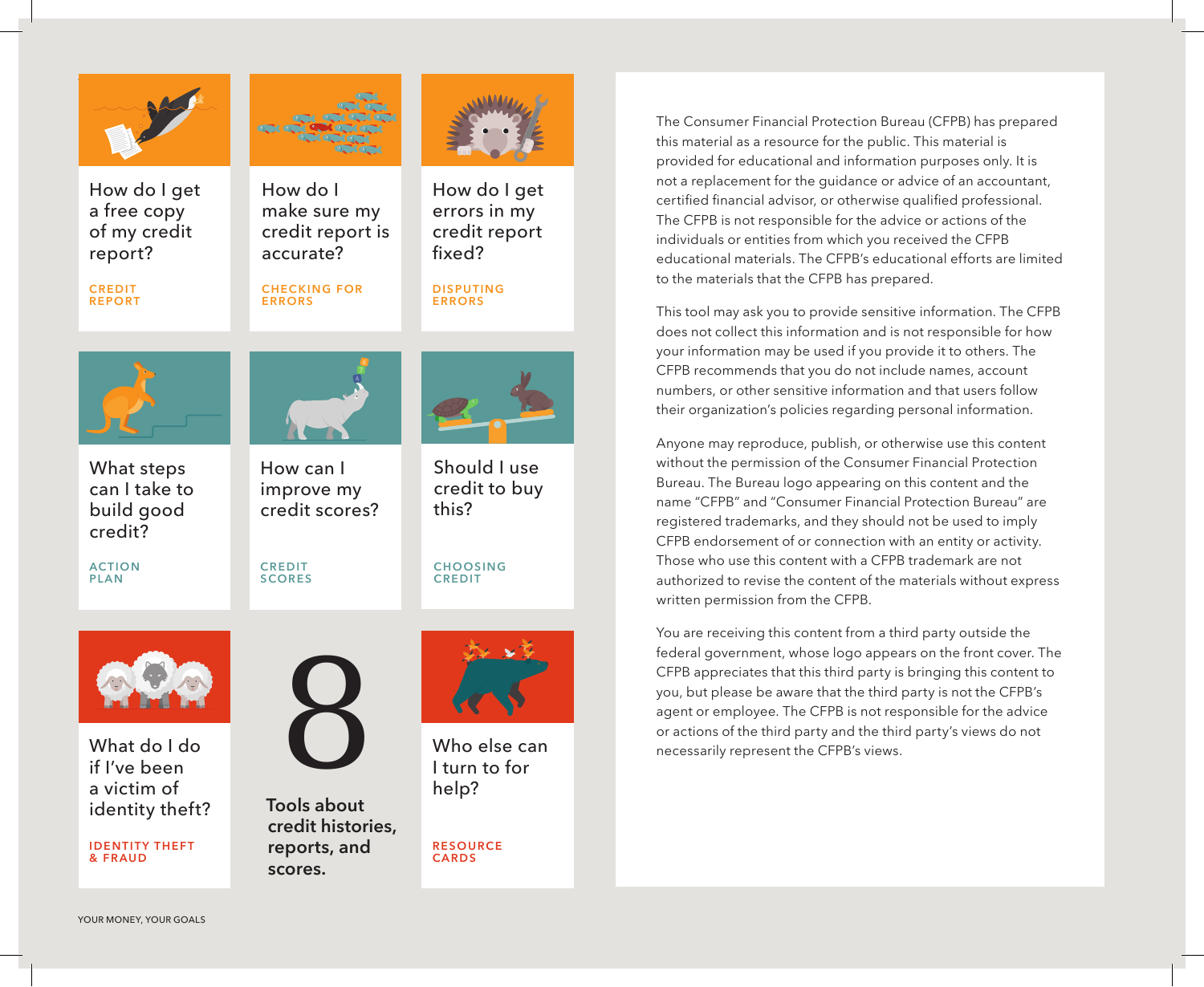# **My credit snapshot** can help you see how credit can work for you.

**TIP:** Strong credit can be helpful when it comes to getting the things that are most important to you.

# 1 **How are you currently using credit?**



# 2 **Is credit holding you back in any of these areas?**



# 3 **How could improving your credit help you achieve a goal?**

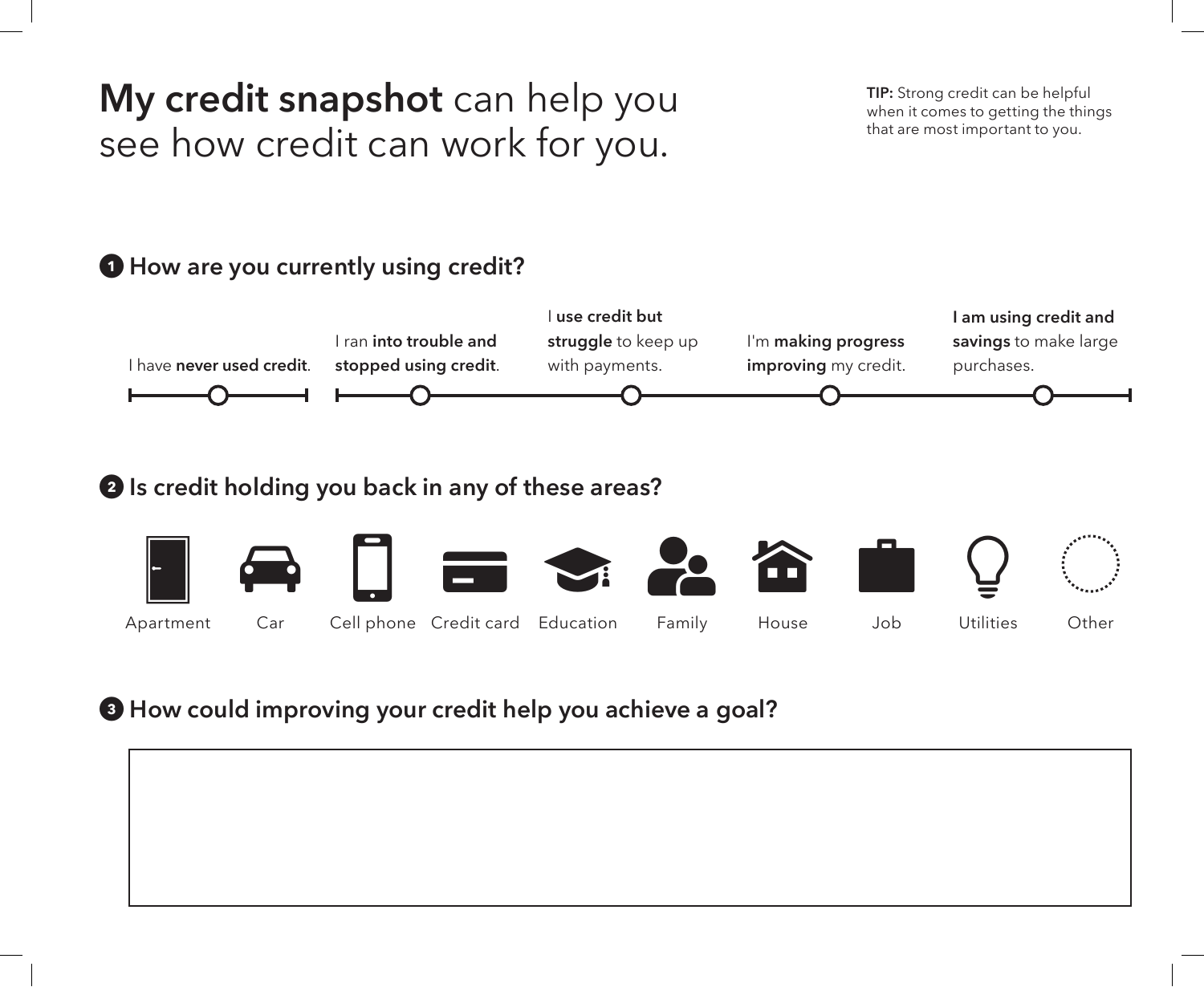CREDIT REPORT

# How do I get a free copy of my credit report?



- § **Get free copies** of your credit reports
- **Decide when** to request your free credit reports
- § **Figure out** what to do once you receive your reports

## **Know the facts:**

Your **credit report** is a record of some of your billpaying history, public record information, and inquiries by lenders into your **credit history**. It does not tell you your credit scores.

Credit reports may be used by credit providers, banks, and landlords. It's important that you **get your free credit reports every 12 months** and check them for errors.

## **Start with one question:**

**When was the last time you checked your credit report?**

## **Be prepared**

### **What will I be asked for when I request my report?**

You will be asked to provide some information to verify your identity. This includes your Social Security number and previous addresses (if you've moved in the last two years).

Also, be ready to answer a series of security questions that are meant to be hard for anyone but you to answer, such as:

- § What's the amount of your monthly mortgage or car payment?
- § What were your previous home addresses?

**TIP:** Each credit reporting company uses different security questions. If you find you can't answer one company's questions, try requesting your report from another company. You could also request your report via mail.

**You can get additional free reports** under certain circumstances. Visit cfpb.gov/ askcfpb/5/ for more information.

**There is more than one kind of report.** Your credit report is just one of many different types of "consumer reports." Other types of consumer reports include banking history reports, background checks, and utility payment reports.

To learn more about specialty consumer reports and how to get a copy of them, visit cfpb.gov/askcfpb/1813

**Follow the three steps below** to make sure that the information included in your report is accurate.



**Step 1:** Request a free<br>
copy of your credit report



Step 2: Read and review<br>
your credit report (try the<br>
charling for Freen tool) Checking for Errors tool)

**Step 3:** Dispute any errors<br>that you find in your credit<br>repeat (truthe Disputing report (try the Disputing Errors tool)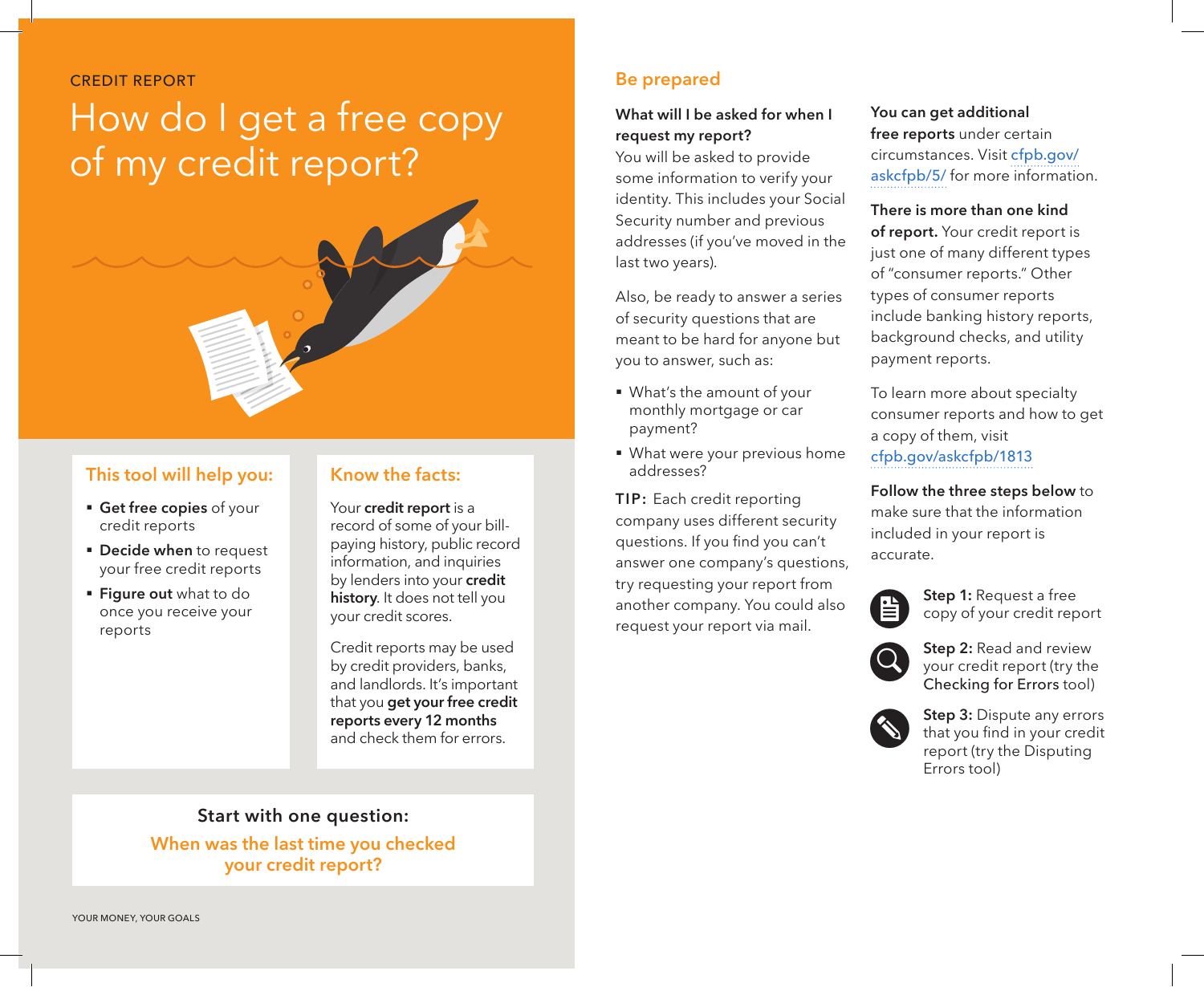# **Make a plan** to get your credit reports for free each year.

**TIP:** Watch out for websites that offer free credit reports or scores. They may require you to share your personal information or try to sell you products that may not be right for you.



# **Request** a free copy of your credit report.

Requesting your free annual credit reports will not cause your credit score to drop. AnnualCreditReport.com is the **only federally authorized central source** for free credit reports.

| Online    | Visit AnnualCreditReport.com and follow<br>directions to request your free credit report.<br>See 'Be prepared' to learn about the security<br>questions you may be asked. |
|-----------|---------------------------------------------------------------------------------------------------------------------------------------------------------------------------|
| ∃ By mail | Download and complete form<br>at AnnualCreditReport.com/<br>manualRequestForm.action                                                                                      |
|           | Mail to:<br>Annual Credit Report Request Service<br>P.O. Box 105281 Atlanta, GA 30348-5281                                                                                |
|           | If additional information is needed to<br>process your request, the credit reporting<br>company will contact you by mail.                                                 |
| By phone  | Call 877-322-8228 to have a request form<br>mailed to you.                                                                                                                |



# **Set** a date and **mark** your calendar.

You have a right to get a free report from each of the three nationwide credit reporting companies once every 12 months.

| $\Box$ I'll request my reports on<br>three dates                                                                       |                | I'll request all three<br>reports on this date                                                                            |                           |  |
|------------------------------------------------------------------------------------------------------------------------|----------------|---------------------------------------------------------------------------------------------------------------------------|---------------------------|--|
| Staggering them can<br>help you see if anything<br>is changing throughout<br>the year or if any fraud has<br>occurred. |                | This is a good idea if you're<br>buying something big soon,<br>using credit, so you can<br>correct any errors right away. |                           |  |
| <b>DATE</b>                                                                                                            | <b>COMPANY</b> |                                                                                                                           | <b>COMPANY</b>            |  |
|                                                                                                                        | Equifax        |                                                                                                                           | Equifax,                  |  |
|                                                                                                                        | Experian       |                                                                                                                           | Experian, &<br>TransUnion |  |
|                                                                                                                        | TransUnion     |                                                                                                                           |                           |  |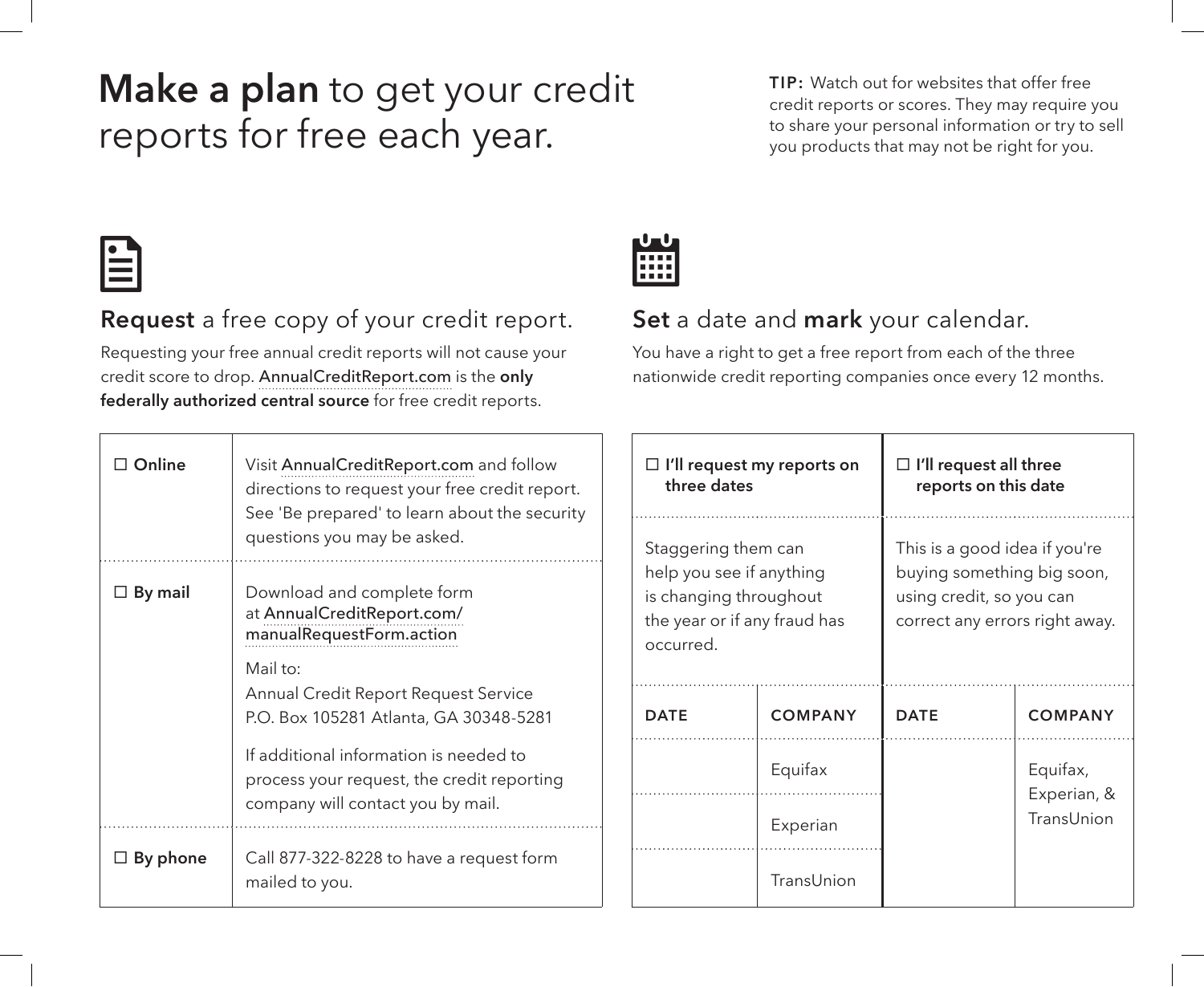#### CHECKING FOR ERRORS

# How do I make sure my credit report is accurate?



### **This tool will help you:**

- **Review** the information on your credit report
- § **Spot** errors you may want to dispute and identify other questions you may have

### **What you'll need:**

- □ A **copy of your credit report** (you can use the Credit Report tool to get a free copy)
- $\Box$  A **pen or highlighter** to mark your report

**TIP:** Use the Disputing Errors tool if you find incorrect info and the Identity Theft & Fraud tool if you suspect that you've been a victim of identity theft.

# **Start with one question:**

**Have you taken a closer look at what's in your credit report?**

### **Additional resources**

#### **How do banks, lenders, and credit providers use this information?**

Companies that look at credit reports believe that how you've handled credit in the past is a good predictor of how you'll handle it in the future. This is why it's important to check your reports for errors and get errors you find corrected.

#### **How long does negative information stay on your report?**

In general, negative information (like late or missed payments) can remain on your report for up to seven years. However, there are some exceptions including:

- Bankruptcy (10 years)
- Civil suits and judgments, and arrest records (up to 7 years or until the statute of limitations expires)
- Criminal convictions (never removed)

To learn more about negative information on your report, visit cfpb.gov/askcfpb/314/

### **What do landlords and employers see when they do credit checks and background checks?**

Some specialty consumer reporting agencies compile information just for landlords to help them decide who they rent to. These agencies collect information such as your name, previous addresses, amount of time at each residence, and payment history records from your past landlords.

Employment reports often include credit checks, criminal history information, civil and criminal records—such as bankruptcy filings and other court documents—and information related to your employment history.

To learn more about specialty reports, visit cfpb.gov/ askcfpb/1813/

To learn more about employment records, visit cfpb.gov/askcfpb/1823/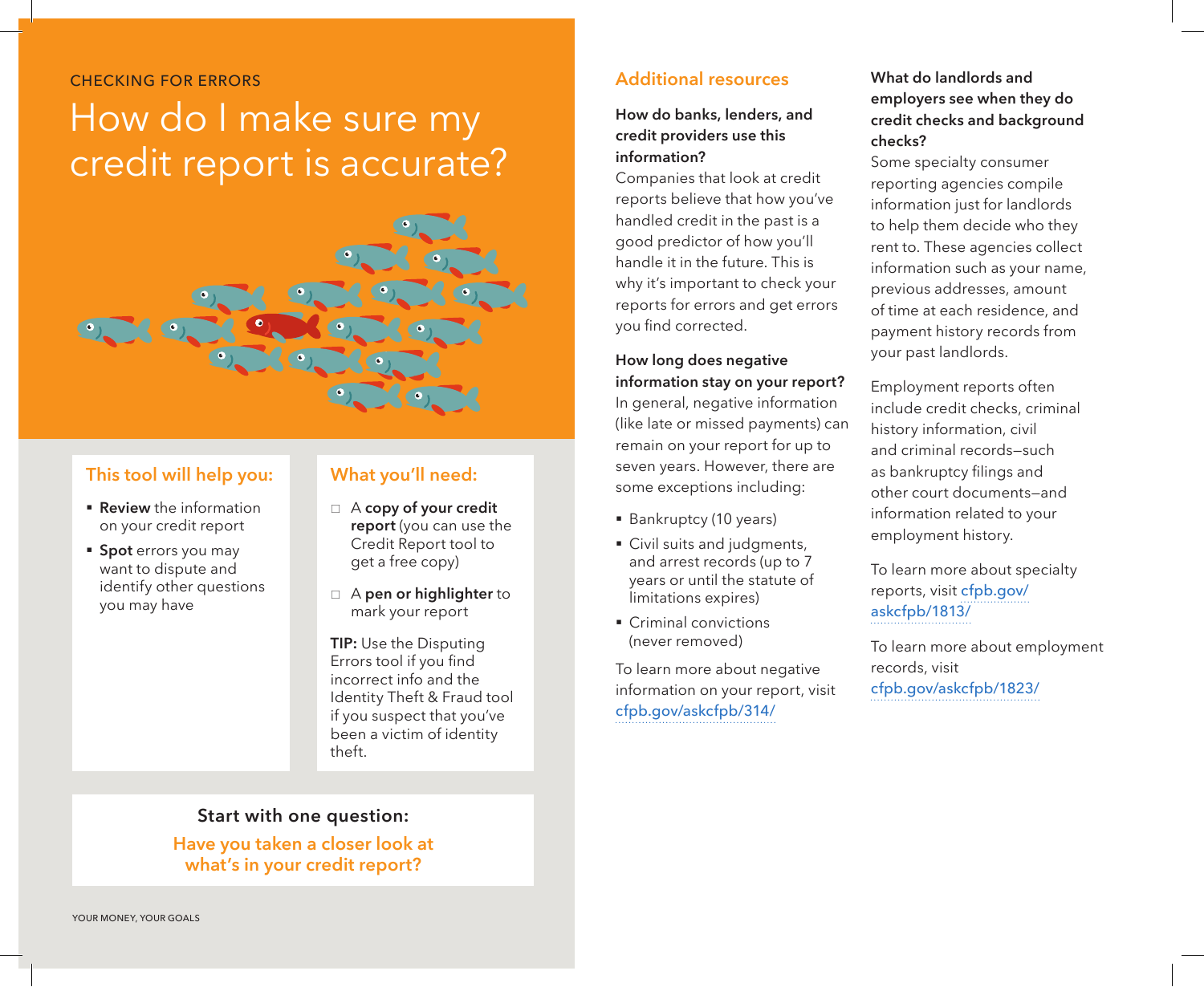# Use this **checklist** to review the information on your credit report.

| 1 Use the checklist to review the five |
|----------------------------------------|
| sections of your credit report.        |

2 Highlight or circle things in your credit report that may be errors, that you don't recognize, or that you have questions about.

Is this information in your report correct?

#### **Header and identifying information**

| Public record<br>information |
|------------------------------|





**Credit account information**

 $\square$  My money-related public record information (like bankruptcies, judgments, or tax liens)  $\square$  My accounts I've had in collections, if any  $\square$  The status of each of my accounts

 $\Box$  My previous addresses  $\square$  My employment history

 $\square$  All of the accounts in this section (they may be called trade accounts) belong to me  $\square$  The status of each account is listed correctly

 $\square$  My name (including spelling), Social Security number, current telephone number, and current address

 $\square$  I'm listed accurately on accounts where I'm an authorized user, co-signer, or joint owner

 $\square$  Are all "inquiries" or times when I've applied for credit and a lender reviewed my credit report correct? To learn more about inquiries, visit:

 $\square$  Accounts I've closed are listed as "closed by the consumer"

cfpb.gov/askcfpb/1317

 **Inquiries made to your account**

TIP: Beware of companies promising to remove negative information from your credit report. If the information is accurate and current, no one can do this.

# List questions or errors

 $\overline{a}$ 

 $\overline{a}$ 

 $\overline{a}$ 

 $\overline{a}$ 

 $\overline{a}$ 

 $\overline{a}$ 

 $\overline{a}$ 

 $\overline{a}$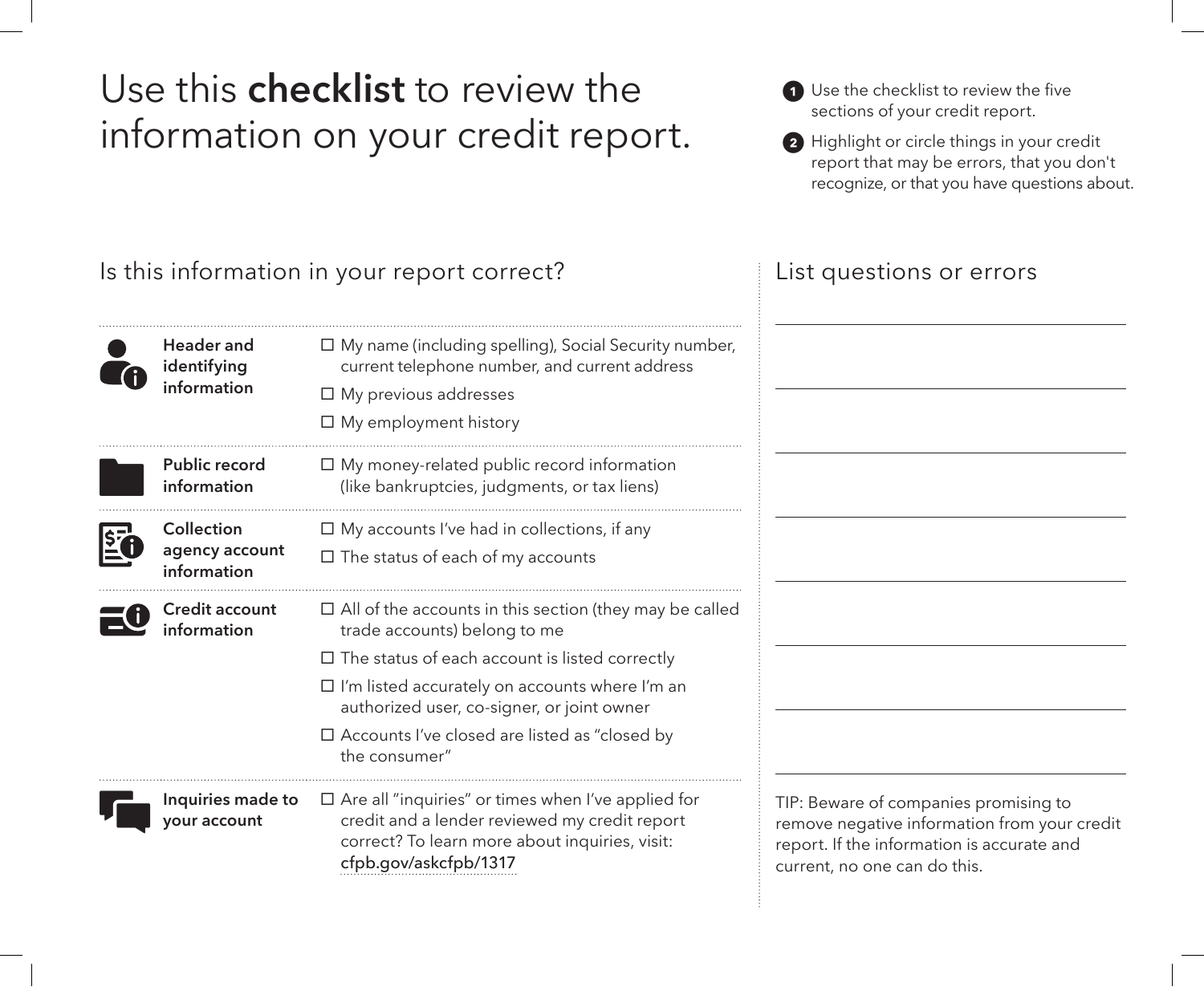DISPUTING ERRORS

# How do I get errors in my credit report fixed?



### **This tool will help you:**

- § **Figure out** who you should contact to correct errors on your credit report
- § **Gather information** to dispute the error
- § **Get errors corrected** so they don't hurt you in the future

## **Know your rights:**

Errors on your credit reports, or fraud caused by identity theft, can make borrowing **more expensive**  or **prevent you from getting credit** in the future.

You don't have to pay a company to dispute errors for you. You have a **legal right** to dispute errors yourself for free.

# **A step further**

#### **When will I hear back about my dispute?**

The company generally has 30 calendar days to investigate your dispute. After the investigation is complete, the credit reporting company should send you the results within five business days.

#### **What will happen next?**

If the dispute results in a business changing the information it furnished or reported to a credit reporting company about you, they must notify the various credit reporting companies.

If you filed your dispute with a credit reporting company and they find the information to be inaccurate or incomplete, or that it can't be verified, the credit reporting company must delete the item or correct the information in your file. They must also notify the company that provided the information about the error.

If the error is fixed, you'll receive a copy of your updated report. This will not count as your free annual credit report.

# **Additional resources**

#### **What if I don't have proof?**

You can still submit a dispute, but having proof will help you make a better case. If you don't have receipts, contact your bank or prepaid card company for information about payments you've made.

#### **Having a problem with credit reporting?**

You can submit a complaint to the Bureau at cfpb.gov/complaint

You can also send the credit reporting company a letter stating you don't agree with the outcome. The credit reporting company has to clearly note that the information has been disputed and provide your explanation on any future reports.

**Start with one question: Did you find any errors in your credit report?**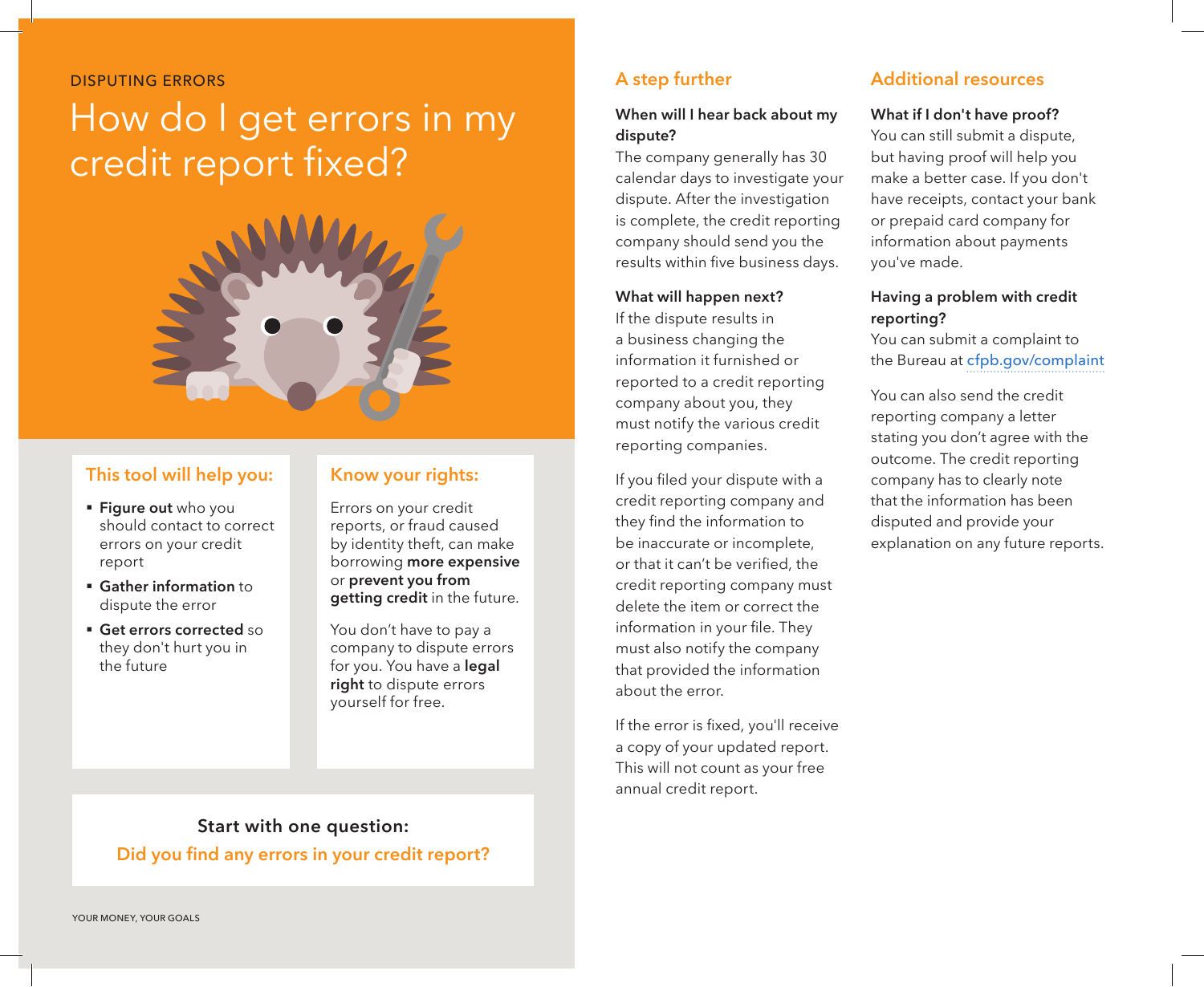# Use this worksheet to help **dispute errors** you find in your credit report.

Credit report date:

Q

 $\overline{a}$ 

 $\overline{a}$ 

 $\overline{a}$ 

 $\overline{a}$ 

 $\overline{a}$ 

 $\overline{a}$ 

Report reference number:

# Explain the error.

What information is inaccurate? What's inaccurate about it?

 $\boxed{\phantom{1}}$ 

 $\overline{a}$ 

 $\overline{a}$ 

 $\overline{a}$ 

 $\overline{a}$ 

 $\overline{a}$ 

 $\overline{a}$ 

# Request a change.

What are you asking the company to change or remove from your report?

| <b>1</b> Complete one worksheet for each error you find |
|---------------------------------------------------------|
| in your credit report.                                  |

- 2 Download the dispute letter template from cfpb.gov/askcfpb/1303 and complete it using the information you write below.
- <sup>3</sup> Mail your dispute letters to the credit reporting company and the company that provided the information you think is wrong.

**TIP:** You can also submit your dispute online through the credit reporting company's website.



§

# Gather the proof.

What documents (like copies of receipts or letters) can you attach to show that the information is incorrect?



**TIP:** To make it easier to find the items you're disputing, include a copy of the part of your report that has the error marked or circled.

**TIP:** Be as specific as you can. If possible, include dates or names that could help show that the information is inaccurate.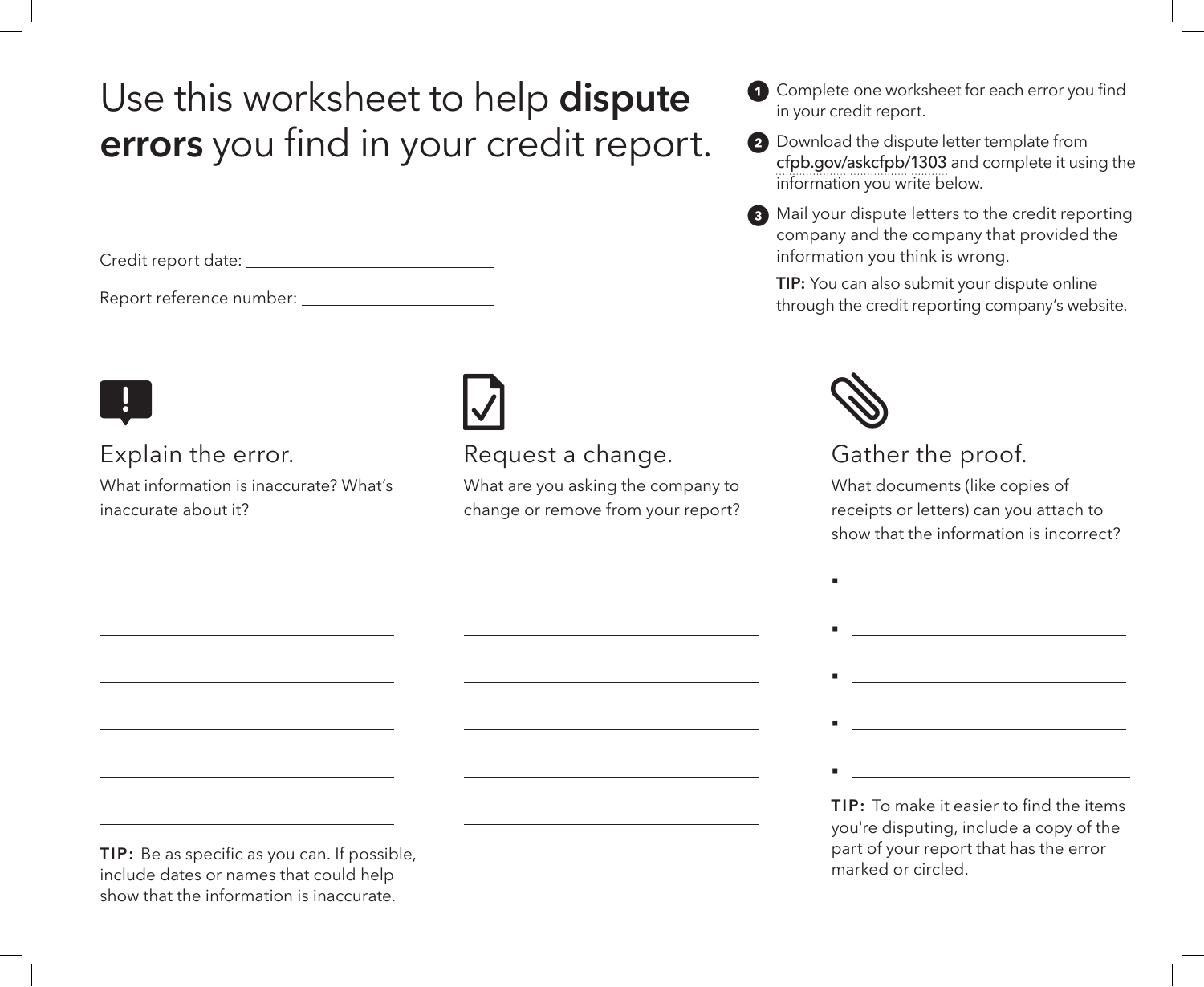ACTION PLAN

# What steps can I take to build good credit?



### **This tool will help you:**

- § **Take steps** to build a credit history
- § **Learn** about products that allow you to enter the credit system and how they work
- **Firack** your progress

### **Keep in mind:**

Building and maintaining a strong credit history is important. You can set yourself up for success by choosing the right products and practicing good credit management.

Don't be afraid to ask for help when you need it. Refer to the Resource Cards tool to find additional support.

## **Start with one question:**

**How can having a positive credit history help you achieve your goals?**

## **Products and services that can help build your credit history**

Building a credit history takes time. Here are some products or strategies you may want to consider.

#### **Use a secured credit card**

- Pay a deposit and borrow money against it
- § Charged interest each month on unpaid balances
- § Where to get it: Banks, credit unions, credit card companies

#### **Take out a credit builder loan**

- **Exercise** Lender provides the deposit and locks it in a savings account for you
- Pay it back over 6 to 24 months
- **Typically receive money from** the "loan" when you're done making payments
- § Where to get it: Banks, credit unions, non-profits

#### **Use an unsecured credit card**

- Borrow money up to an approved credit limit amount
- § Must pay at least the monthly minimum until the balance is repaid
- § Charged interest each month on unpaid balances
- Where to get it: Large retail stores, credit card companies

#### **Become an authorized user on a credit card or have someone co-sign your loan**

- § Authorized users can make purchases and payments on a credit card already held by someone else
- Lenders may be willing to extend credit to someone without a credit history if there is a co-signer with a good credit history
- § Payment activity typically appears on authorized users' and co-signers' credit reports

#### **Report less-traditional payment data**

§ Some companies provide a way for consumers to have their payments (such as rent or cell phone) reported to credit reporting companies

#### **Keep in mind**

Not all products and services will be right for your situation, so research them before choosing one. Whichever option you choose, check that your payments will appear on your credit report. Fees and conditions may apply, and you will be legally responsible for making payments as stated in the card or loan agreement.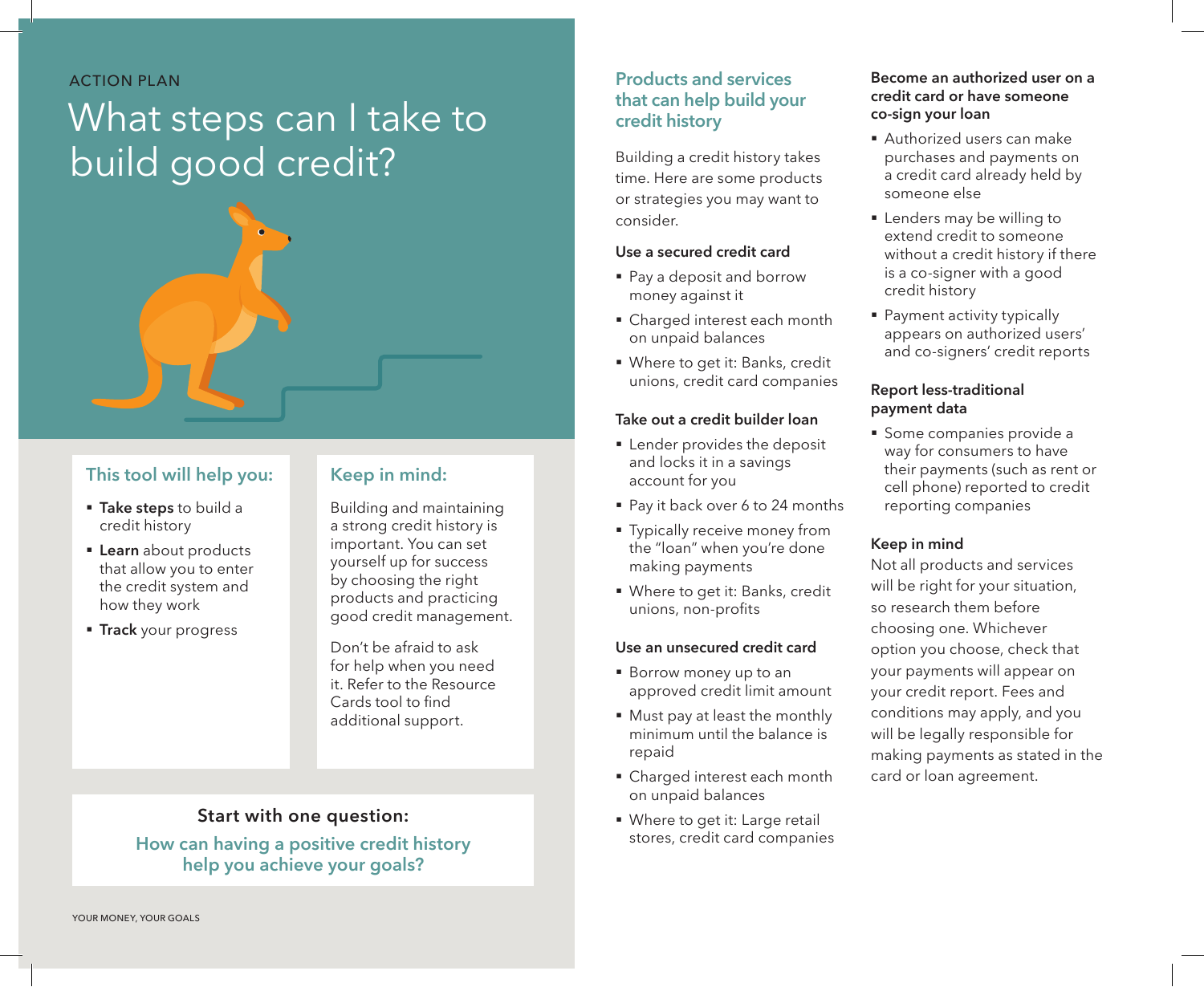# Create an **action plan** to build good credit.

- **1** Consider what you want to achieve and how credit could help.
- 2 Make a plan, choose a product, and consider what resources can help you.
- <sup>3</sup> Choose good habits you want to establish.

# What I want to achieve: Steps to build good credit Resources (Organizations, people, or tools that can help) Date to complete Get and review my credit report<br>
<del>■</del><br>
■ Make sure information in the report is accurate  $\square$  Dispute any errors on my credit report Research credit building options and choose one (starting with information on the back).  $\overline{a}$ Establish good habits for managing and paying<br>
iiii bills, credit cards, and loans bills, credit cards, and loans  $\square$  Check my credit limit so I can keep my balance well below that limit  $\square$  Set up alerts for my payment dates  $\square$  Put my monthly payment due dates in my calendar  $\square$  .  $\overline{a}$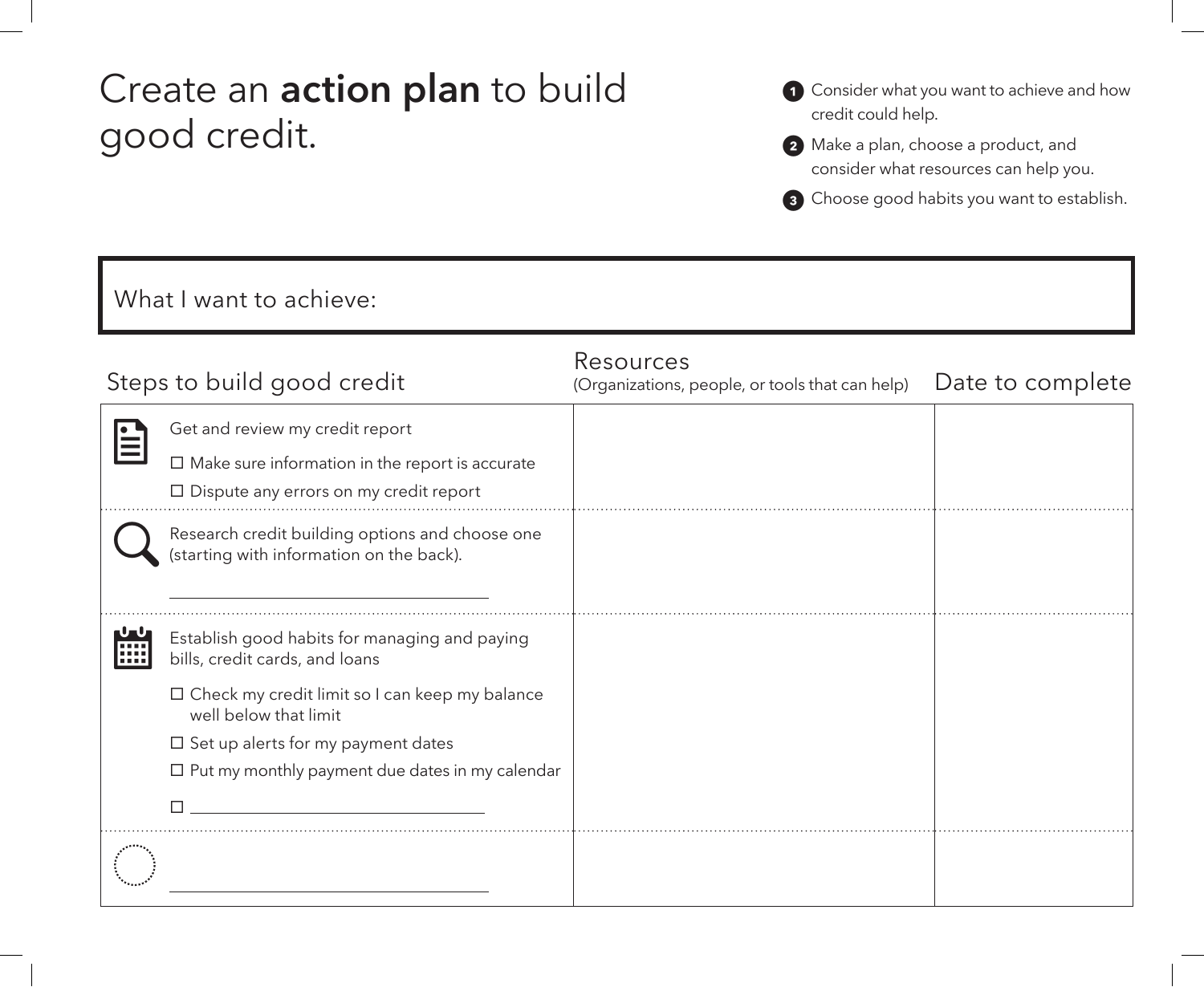#### CREDIT SCORES

# How can I improve my credit scores?

### **This tool will help you:**

- § **Understand the factors**  that influence your credit scores
- § **Identify things you can do** to improve the credit history that's behind your credit scores
- § **Learn** how to access your credit scores
- § **Find products** that will help you build your credit history responsibly

# **Know the facts:**

A **credit score** is a number that predicts how likely you are to pay back a loan on time. Companies use various mathematical formulas to create scores from the information in your credit report.

Higher scores reflect a better loan paying history and generally make you eligible for lower interest rates.

# **Start with one question: What is your credit score goal?**

### **Keep in mind**

**Knowing what's in your credit report and disputing errors is more important to building your credit history than getting a credit score.** A credit score may be a good snapshot of your credit standing, but it can't tell you all you need to know before you apply for a loan.

Pay attention to negative information, like judgments, evictions, bankruptcies, liens, or accounts in collections. Submit a dispute to credit reporting companies if anything is incorrect or listed multiple times on your credit report.

#### **Not sure where to find your credit scores?**

- § **Check your credit card or other loan statement.** Many major credit card companies and some other companies provide free credit scores to their customers.
- § **Talk to a nonprofit financial counselor, housing counselor, or coach.** To find one, visit cfpb.gov/askcfpb/316.

**Can't find your scores this way?** 

§ **Use an online credit score service.** Be sure you know what you're signing up for, how much it really costs, and if they'll use your information to sell products to you.

**Buy a score.** Keep in mind that this might be what's called an "educational" score and it may be different from the score a lender uses to make credit decisions.

#### **There is no "one" credit score.**

There are many scores and scoring formulas available to you and lenders. To learn more about different credit scores and where they come from, visit files.consumerfinance.gov/f/ documents/201702\_cfpb\_creditscore-explainer.pdf

**TIP:** A limited credit history can make it very difficult for a lender to calculate a score for you, and make it difficult for you to get a loan or other type of credit. There are a number of products considered helpful in building a credit history. See the Action Plan tool to learn more.

**Building and improving your credit history and scores can be complicated.** Ask for help when you need it.

**I'll reach out to the following financial coach or counselor:**

 $\overline{a}$ 

 $\overline{a}$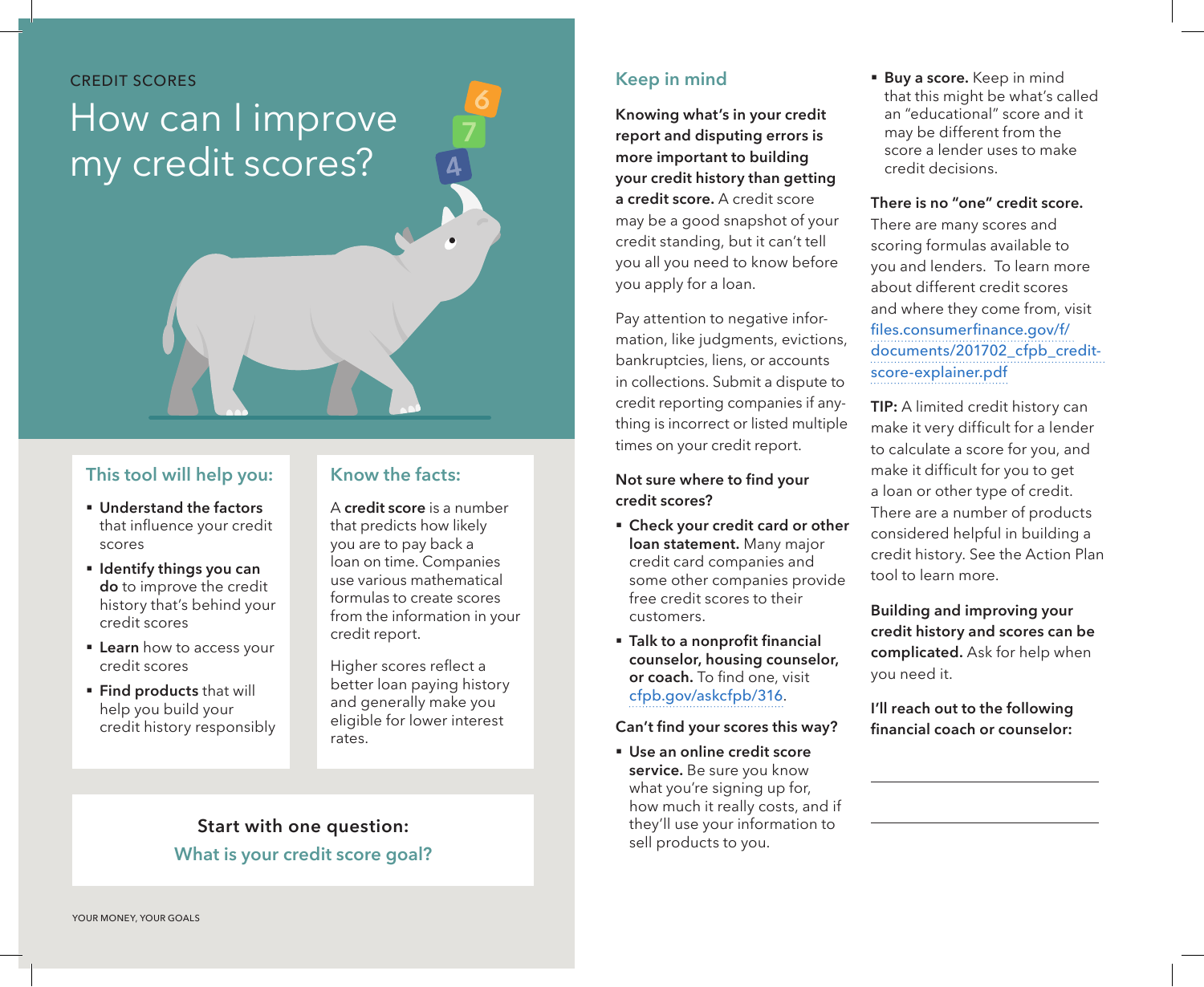# Complete this worksheet to see what's behind your **credit scores**.

- **1** Consider what goes into your credit score and answer each question.
- 2 Choose strategies for improving your scores that you can try now.

| What goes into my credit score |                                                      |                                                                                                                                                          | I'll make it a habit to:                                                                                                                                                                                                | <b>Notes</b> |
|--------------------------------|------------------------------------------------------|----------------------------------------------------------------------------------------------------------------------------------------------------------|-------------------------------------------------------------------------------------------------------------------------------------------------------------------------------------------------------------------------|--------------|
|                                | Payment<br>track record<br>(Most influence on score) | Do you make loan payments<br>and pay bills on time?<br>Rarely Sometimes Often                                                                            | $\Box$ Pay on time, even if it means I can<br>only make the minimum payment<br>$\square$ Set up text alerts for my payment dates<br>$\Box$ Request a new due date so it matches<br>when I receive my income or benefits |              |
|                                | <b>Balances</b>                                      | Do you have a low balance<br>on your credit cards?<br>Rarely Sometimes<br>Often                                                                          | $\Box$ Try to pay off my credit card balances each<br>month, if I have them<br>$\Box$ Make more than the minimum payment on<br>loans and credit cards when I can                                                        |              |
|                                | Use of available<br>credit                           | Do you get close to your<br>credit limit or "max out"?<br>Often Sometimes<br>Rarely                                                                      | $\Box$ Review my credit limit and keep my use<br>well below it. Many experts advise using<br>less than 30% of your limit<br>$\Box$ Pay cash for purchases under \$20                                                    |              |
|                                | Types of credit and<br>length of history             | Do you have experience using<br>more than one type of credit,<br>like a mortgage, student or<br>auto loan, and credit card?<br>A little<br>Some<br>A lot | $\Box$ The longer I have my accounts and pay<br>them on time, the more it helps my<br>credit score<br>$\Box$ Talk to a financial coach or counselor<br>about whether opening a new account<br>may be right for me       |              |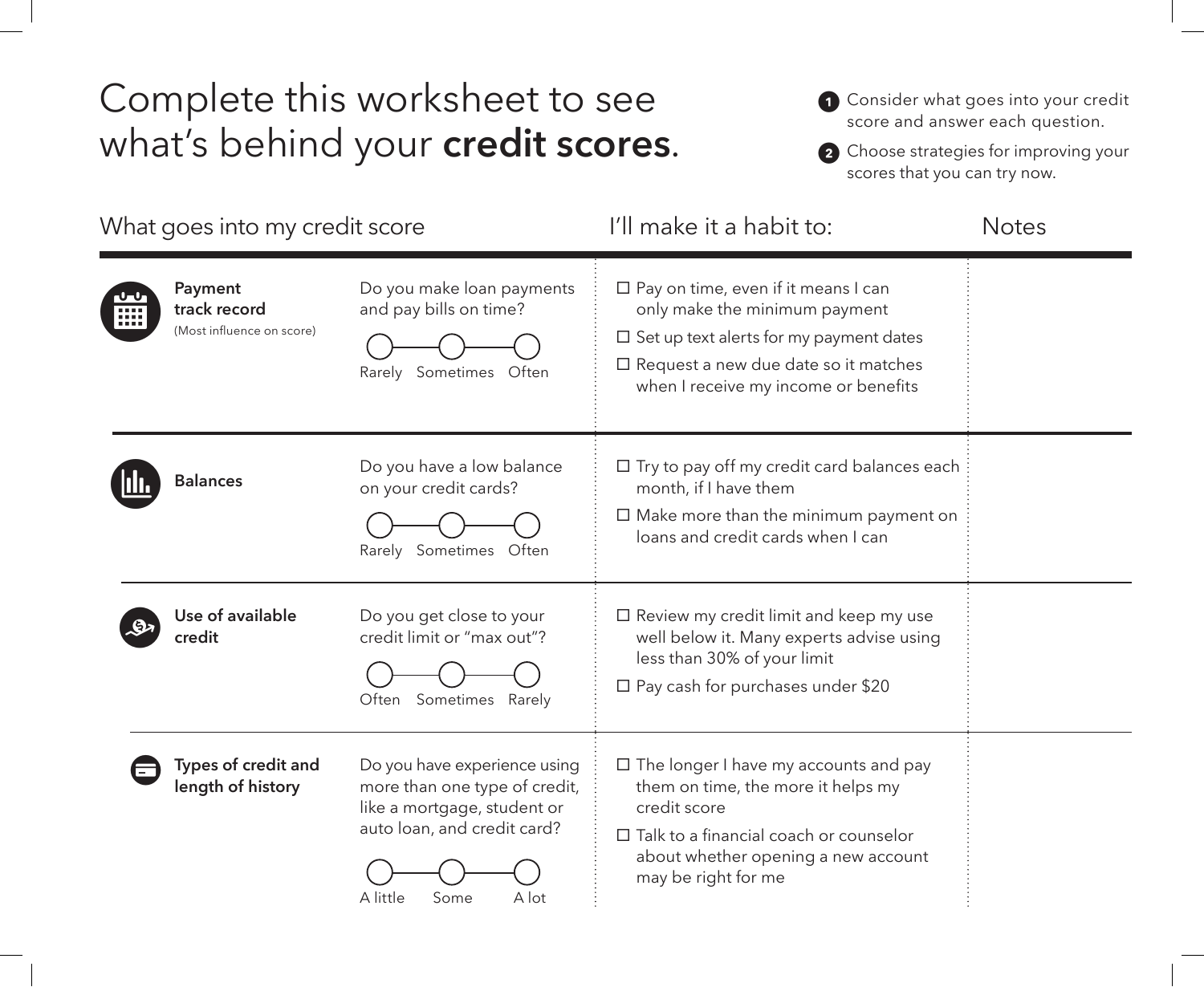# CHOOSING CREDIT Should I use credit to buy this?

### **This tool will help you:**

- **Think about** upcoming purchases that may involve using credit to borrow money
- § **Weigh the costs and risks** of using credit and make an informed decision about your purchase
- § **Be on the lookout** for common red flags or suspicious offers

# **What you'll need:**

 $\Box$  Any documents or information you have on the **loan or credit card**  you plan to use, like the amount you owe, your monthly payment amount, interest rates, and fees

# **Start with one question: What are you thinking about buying?**

# **A step further**

Use this monthly snapshot to balance your income, expenses, debt payments, and savings. This can help you better understand how much money you can use each month to pay for this purchase. You may want to leave room for unexpected expenses.

If you'd like to track your income and expenses, check out the Bureau's Behind on Bills booklet.



### **How much money do you receive each month?**

Some sources might be: primary and second jobs, government programs, disability benefits, other financial support



 **Subtract your monthly expenses** Examples of monthly expenses might be: rent and utilities, transportation, education and childcare, cell phone, debt payments, groceries





What's left can be put towards this purchase and unexpected expenses



# **Look for red flags**

When you shop for financial products and services, you can only make a decision if you have the information you need. Take a closer look at the offer if:

- § You're being urged to make a big purchase immediately or talked into taking out loans you don't want or can't afford
- No one gives you clear information in writing–even when you ask for it
- You're asked to sign a contract with spaces to be filled in later

TIP: If you are concerned about possible red flags or just want more time to make a decision, feel free to tell salespeople: "I don't make financial decisions without first checking with my \_\_\_\_\_\_. I'll contact you if I'm still interested."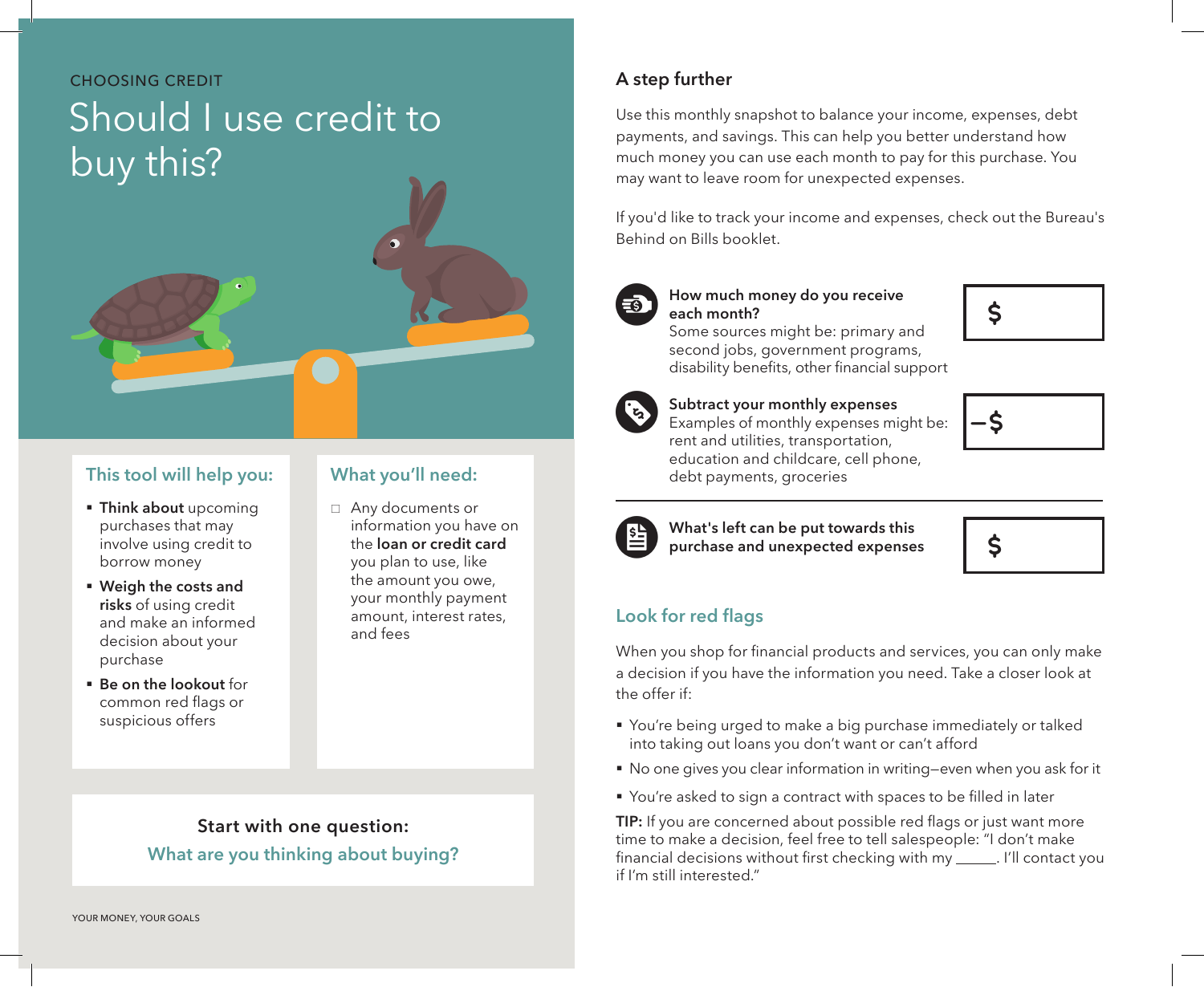# Weigh the **benefits, costs, and risks** before using credit.

| Think about your purchase<br>and its benefits.                                   | Review the <b>costs</b> of<br>using credit.                                                                                                                                            | Weigh the risks<br>of using credit.                                                                                                                                                                                                                                                                                                                  |
|----------------------------------------------------------------------------------|----------------------------------------------------------------------------------------------------------------------------------------------------------------------------------------|------------------------------------------------------------------------------------------------------------------------------------------------------------------------------------------------------------------------------------------------------------------------------------------------------------------------------------------------------|
| What are you thinking about buying?<br>What will this help you do or accomplish? | What fees or interest rate are you paying?<br>\$<br>$\%$<br>$\overline{\phantom{a}}$ or $\overline{\phantom{a}}$<br>How long will you need to make payments?                           | Can you comfortably make this payment<br>on time each month?<br>$\square$ Yes<br>$\Box$ No<br>$\Box$ I'm not sure                                                                                                                                                                                                                                    |
| How much does it cost?<br>\$<br>How much can I pay for with savings?<br>\$       | What is your estimated monthly payment?<br>\$<br>TIP: If you don't know what your payment<br>will be, you can use an online loan or credit<br>card calculator to help you estimate it. | What are the consequences of not making<br>your payments?<br>□ I could lose my <u>____________</u><br>$\square$ My interest rate could be increased<br>to $\sim$ %<br>$\Box$ I could be charged additional interest<br>and fees<br>$\Box$ My monthly minimum payment<br>may increase<br>$\Box$ Other: $\_\_\_\_\_\_\_\_\_\_\_\_\_\_\_\_\_\_\_\_\_\_$ |

|                 | $\Box$ I'll hold off until         |                                   |           |
|-----------------|------------------------------------|-----------------------------------|-----------|
| Make a decision | $\square$ I'm going to use $\zeta$ | from savings and/or $\frac{5}{2}$ | of credit |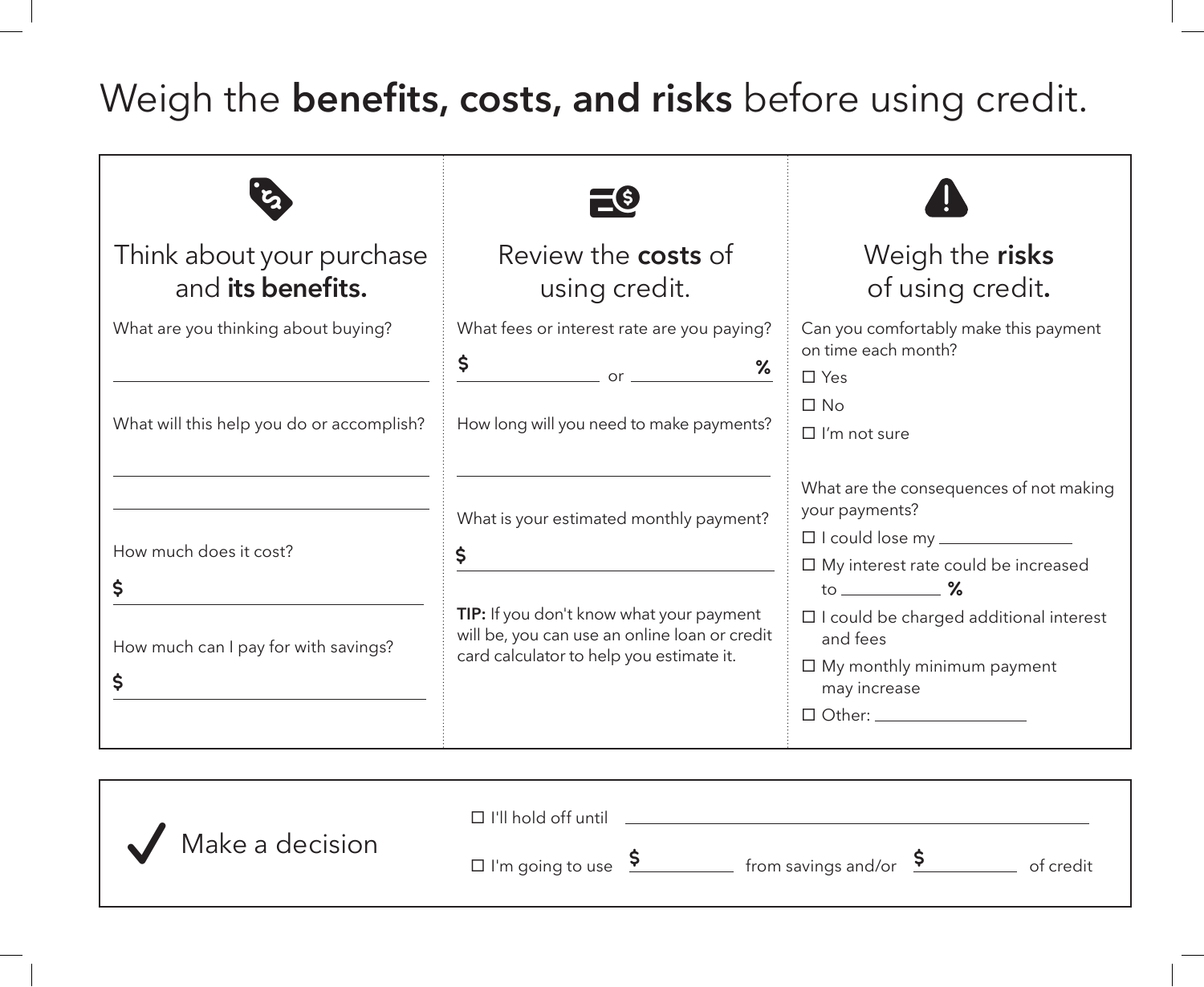#### IDENTITY THEFT & FRAUD

# What do I do if I've been a victim of identity theft?



### **This tool will help you:**

- § **Figure out** what you need to do to recover from identity theft or fraud
- § **Find resources** that can help you fix the situation and protect your identity
- **Report** the identity theft to the FTC

### **Know the facts:**

**Identity theft** occurs when someone steals and uses your personal information without your permission, such as your name, Social Security number, or credit card number.

To learn more about identity theft and what to do next, visit identitytheft.gov

## **A step further**

### **Contact the police to report identity theft if:**

- You know the identity thief, or have other information that could help a police investigation
- An identity thief used your name in a traffic stop or any encounter with police, or
- § A lender, debt collector, or someone else affected by the identity theft insists that you produce a police report

#### **If you choose to file a police report, take:**

- A copy of your FTC Identity Theft Report
- § A government-issued photo ID
- § Proof of your address
- § Any other proof you have of the theft (like bills or IRS notices)
- FTC's memo to law enforcement available at identitytheft.gov

Ask for a copy of the police report to provide to lenders or debt collectors who may request it.

**Freeze them out.** In addition to placing a fraud alert you can also place a free "security freeze" on your credit report. This generally prevents others from opening new accounts in your name, until you lift the freeze. A freeze helps prevent identity thieves from opening fraudulent accounts in your name. This also means you won't be able to apply for credit as easily if you were planning to open a new account or apply for a loan.

You must contact each of the nationwide credit reporting companies (Equifax, Experian, and TransUnion) to freeze your account. You will have to contact them to lift the freeze before you can apply for credit again. There is no charge to lift a freeze.

#### **Protect your identity.** Keep

an eye out for identity theft by reading your statements from credit card companies, banks, and credit unions. Also, check your credit reports regularly for suspicious activity.

To learn more about checking your credit reports, try the Credit Report tool.

# **Start with one question:**

**Do you think someone has your information or has tried to use it?**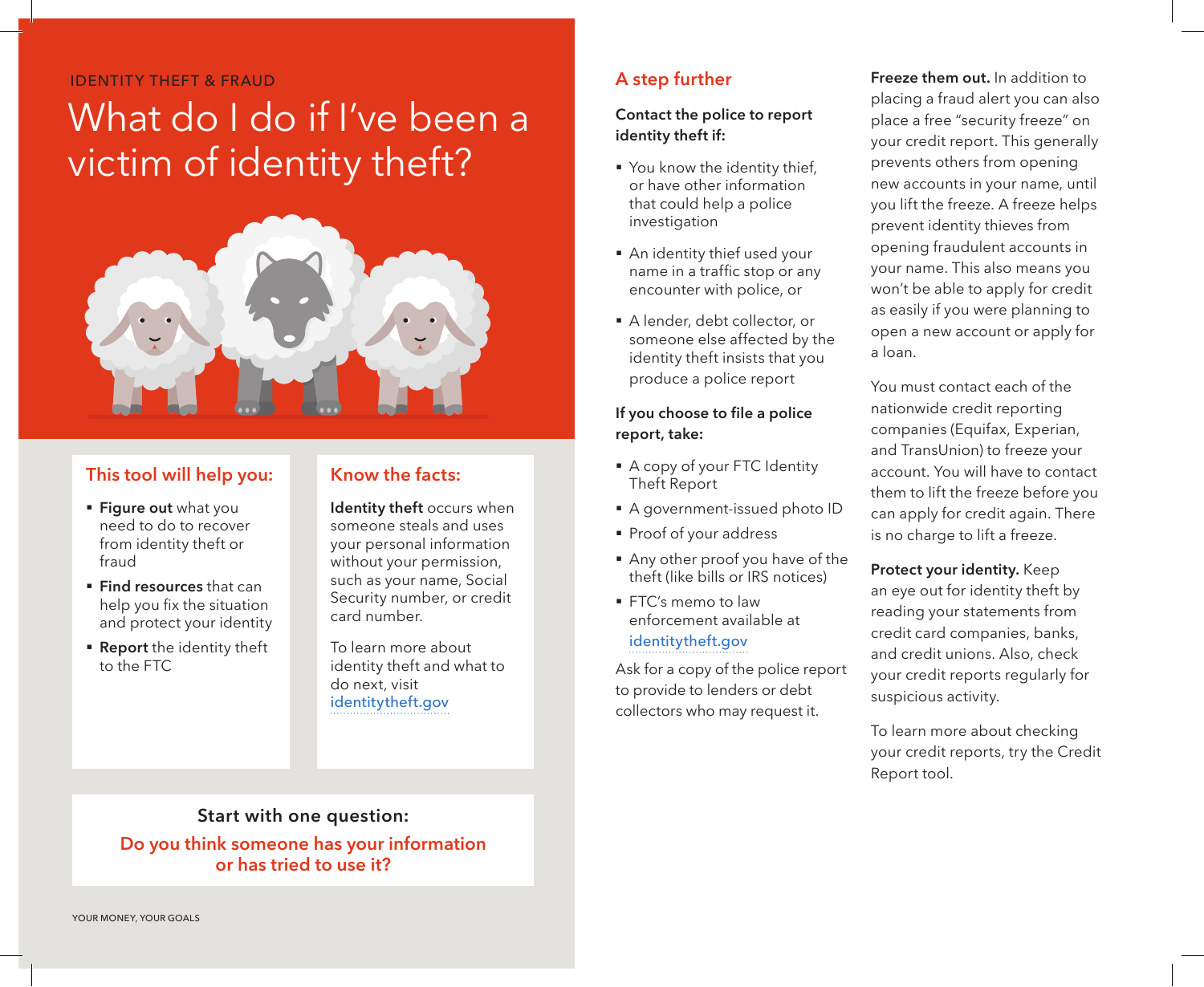# **Take action** if you've been a victim of identity theft or fraud.

**TIP:** With a fraud alert, companies must take reasonable steps to verify your identity before approving new or additional credit. An initial fraud alert protects you for at least one year, an extended alert for seven.

| First, call the companies<br>where fraud occurred.                                                                                                                                                                                                                                                                                                        | Report the theft to the<br><b>Federal Trade Commission.</b>                                                                                                                                                                                                                                                                                                                                                                                          | Then, place a fraud alert on<br>your credit report.                                                                                                                                                                                                                                                                                 |
|-----------------------------------------------------------------------------------------------------------------------------------------------------------------------------------------------------------------------------------------------------------------------------------------------------------------------------------------------------------|------------------------------------------------------------------------------------------------------------------------------------------------------------------------------------------------------------------------------------------------------------------------------------------------------------------------------------------------------------------------------------------------------------------------------------------------------|-------------------------------------------------------------------------------------------------------------------------------------------------------------------------------------------------------------------------------------------------------------------------------------------------------------------------------------|
| What you'll need:                                                                                                                                                                                                                                                                                                                                         | What you'll need:                                                                                                                                                                                                                                                                                                                                                                                                                                    | What you'll need:                                                                                                                                                                                                                                                                                                                   |
| $\Box$ Account or credit card numbers, if you<br>know them<br>$\Box$ Log-in information for your accounts<br>if you want to contact them through<br>their websites. Remember, the<br>companies will never ask you for this<br>information over the phone.                                                                                                 | $\Box$ Type of information stolen and how<br>that information was used<br>$\Box$ Your personal information (including<br>name, birthdate, and address)<br>$\Box$ Any information available on the person<br>who stole your identity<br>$\Box$ Additional information on actions<br>you've already taken                                                                                                                                              | $\Box$ Your username and password or<br>credit file information for Equifax,<br>Experian, or TransUnion<br>$\Box$ Proof of your identity (like your Social<br>Security number)                                                                                                                                                      |
| What to do:                                                                                                                                                                                                                                                                                                                                               | What to do:                                                                                                                                                                                                                                                                                                                                                                                                                                          | What to do:                                                                                                                                                                                                                                                                                                                         |
| $\Box$ Explain that your identity was stolen<br>$\Box$ Ask them to close the accounts or<br>remove fraudulent charges<br>$\Box$ Change usernames, passwords, and<br>PIN numbers for your accounts<br>TIP: Consider changing your passwords<br>for other accounts that may have also<br>been affected, like your email account or<br>online bank accounts. | □ Visit identitytheft.gov to complete an<br>"Identity Theft Report," which is your<br>official statement about the crime.<br>$\Box$ Order your credit reports from all<br>three nationwide credit reporting<br>companies using the free website<br>annualcreditreport.com. If you have<br>already requested your three free<br>reports in the last year, you are also<br>entitled to request additional reports if<br>you have placed a fraud alert. | You need to contact only one of the big<br>three consumer reporting companies<br>online or by phone to place an alert.<br><b>Equifax: Call 1-800-685-1111 or visit</b><br>alerts.equifax.com<br><b>Experian: Call 1-888-397-3742</b> or visit<br>experian.com<br>" TransUnion: Call 1-800-680-7289 or<br>visit fraud.transunion.com |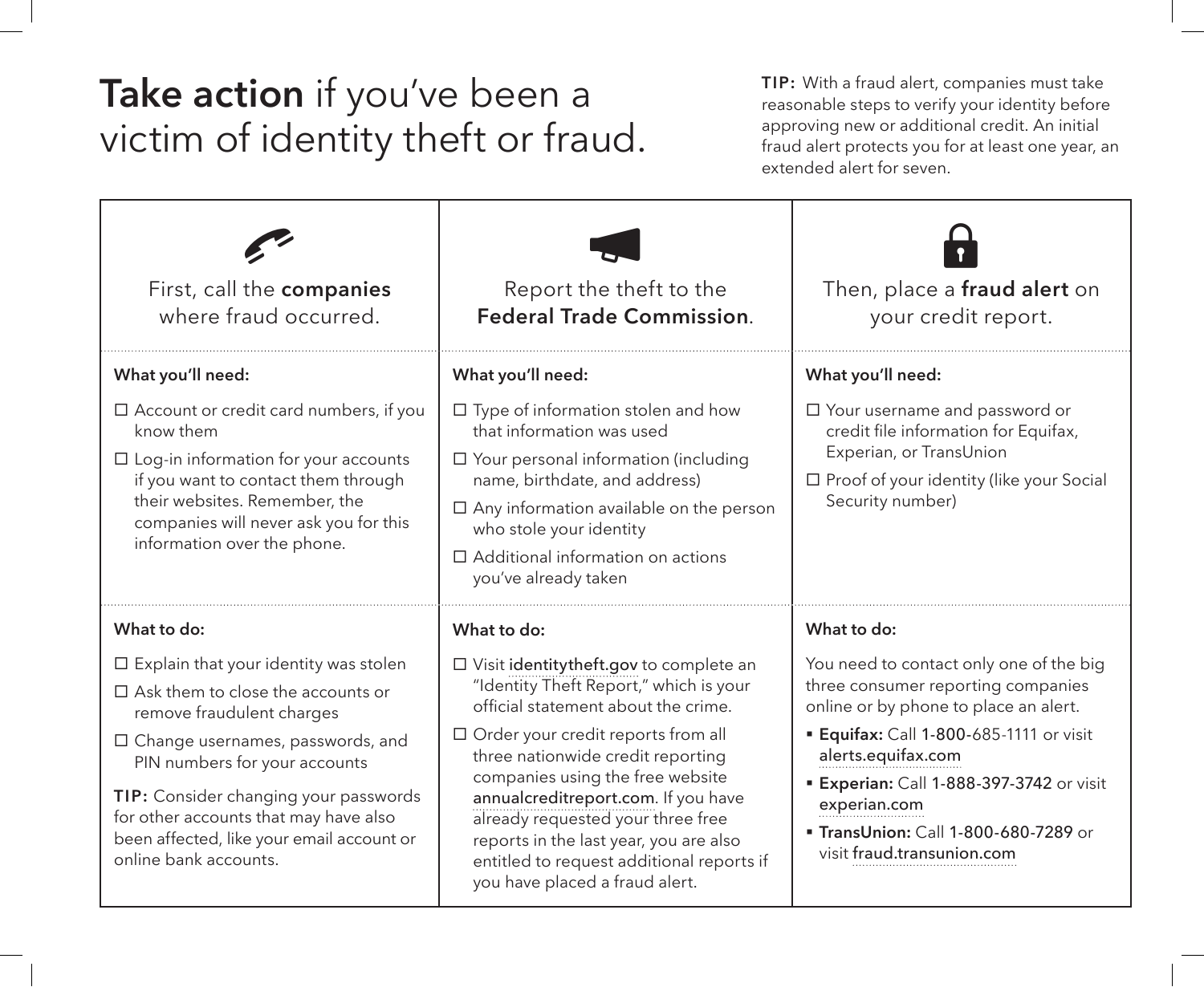RESOURCE CARDS

# Who else can I turn to for help?

## **This tool will help you:**

§ **Find resources** that can help you based on your unique situation and needs

## **What to do:**

- **1. Identify** which resources are relevant to you
- **2. Add** any relevant local resources
- **3. Keep** this list in a handy place

# **A step further**

**Protect yourself from companies promising a quick solution to settle your debt.** If you are considering using a debt settlement company, **avoid** doing business with companies that:

- Charge any fees before they settle your debt
- Tout a "new government program" to bail out personal credit card debt
- Guarantee to you that they can make the debt go away
- Tell you to stop communicating with creditors
- § Tell you it can stop all debt collection calls and lawsuits
- § Guarantee that the unsecured debts can be paid off for pennies on the dollar

### **Start with one question:**

**Is there anything else you're concerned about?**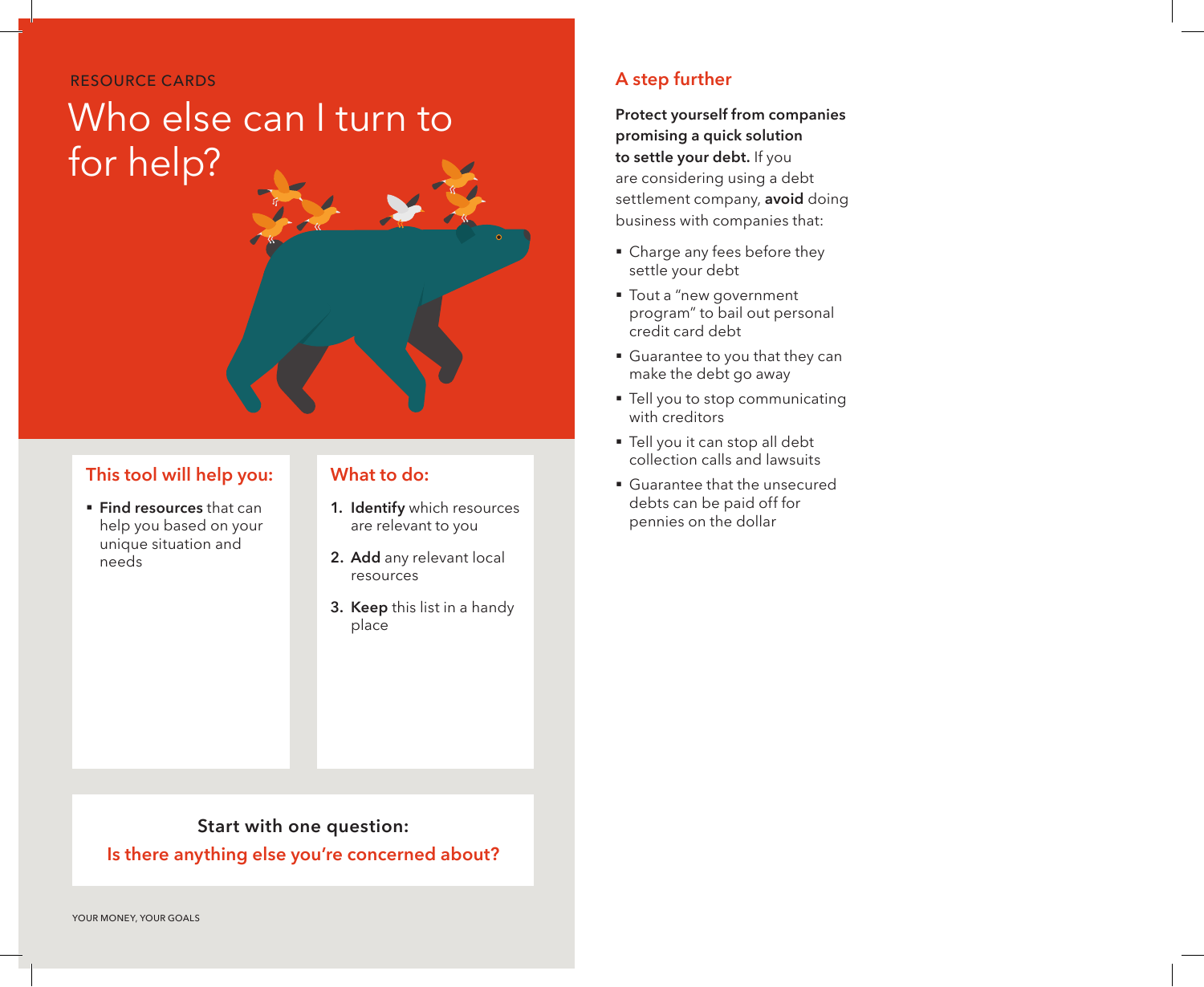

§

 $\overline{a}$ 

**I'm a servicemember**

■ To learn more about fraud protection for servicemembers, visit: files.consumerfinance. gov/f/201508\_cfpb\_ fraud-protection-toolsto-help-safeguardservicemembers.pdf



**I'm a minor or have been in foster care**

- To help protect minors from credit issues, visit: cfpb.gov/askcfpb/1271
- To help protect foster care youth from credit issues, visit: files.consumerfinance. gov/f/201405\_cfpb\_tipsheet\_ youth-foster-care-goodcredit.pdf

§

 $\overline{a}$ 

**I'm a student or have student loans**

§  $\overline{a}$ ■ To learn more about your options for repaying student loans, visit: cfpb.gov/paying-forcollege/repay-student-debt



§

 $\overline{a}$ 

**I'm an older person or a caregiver**

- To find local services for older people, visit eldercare.acl.gov
- To find resources about financial exploitation and scams see cfpb.gov/olderamericans



§

 $\overline{a}$ 

**I am incarcerated or re-entering my community**

■ Learn more about protecting credit while in the criminal justice system in the "Focus on Reentry" companion guide: cfpb.gov/yourmoney-your-goals/ companion-guides/

8

§

§

 $\overline{a}$ 

 $\overline{a}$ 

**I'm a person with a disability**

■ To find credit resources, see our companion guide for people with disabilities: cfpb.gov/your-money-yourgoals/companion-guides/



§

 $\overline{a}$ 

**I have additional credit questions**

- To find a nonprofit credit counselor, visit: justice.gov/ust/list-creditcounseling-agenciesapproved-pursuant-11  $usc-111$
- To find financial tools in other languages, visit: cfpb.gov/language



§

§

 $\overline{a}$ 

 $\overline{a}$ 

**Need help with...?**

■ Have money questions? Visit: cfpb.gov/askcfpb